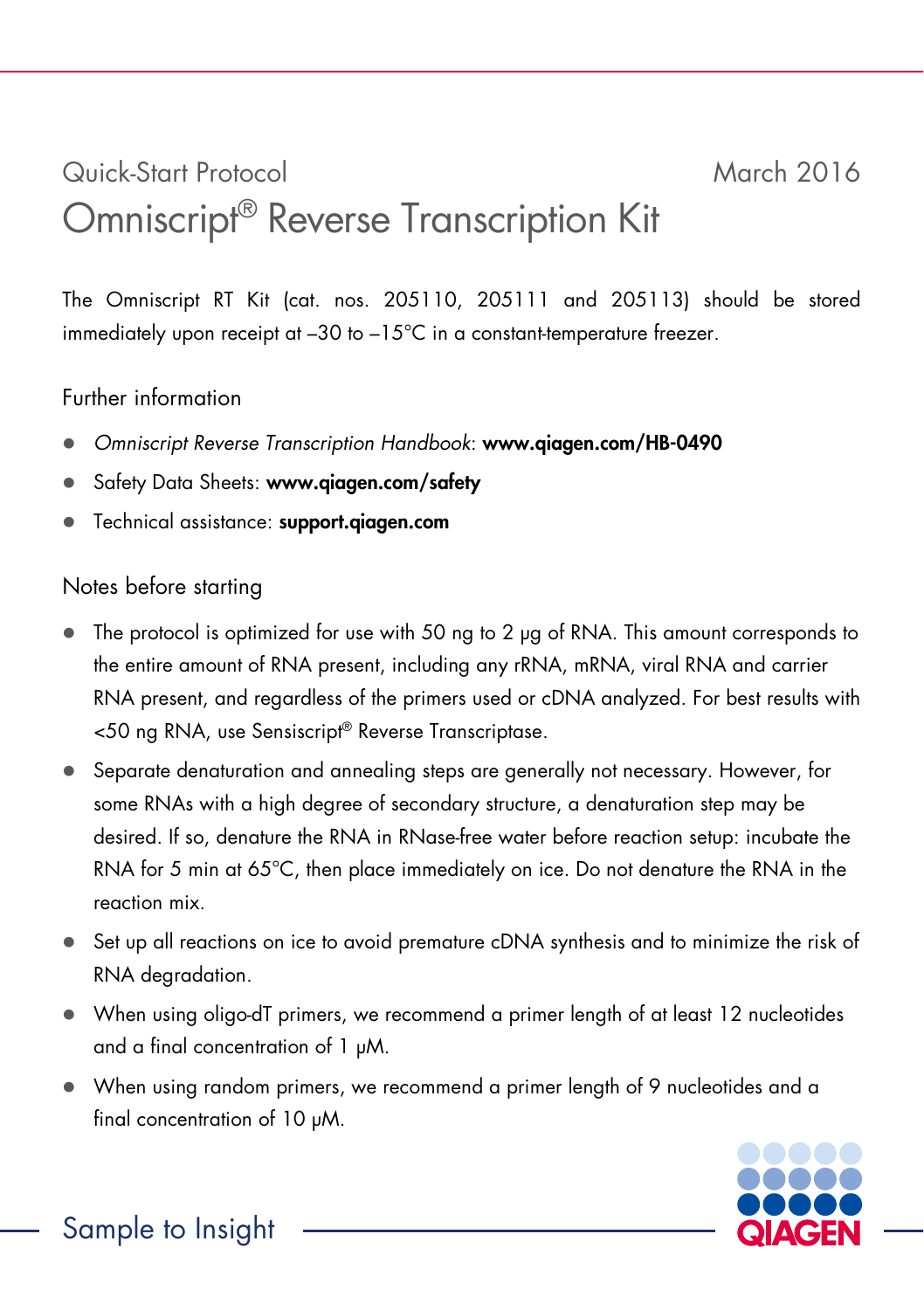- For some transcripts, more sensitive detection in subsequent PCR or real-time PCR is possible if a mixture of oligo-dT primers and random primers is used.
- When using specific primers, the final primer concentration should be  $0.1-1.0 \mu M$ .
- 1. Thaw template RNA on ice. Thaw the primer solutions (not supplied), 10x Buffer RT, dNTP Mix and RNase-free water at room temperature (15–25°C). Store on ice immediately after thawing. Mix each solution by vortexing, and centrifuge briefly to collect residual liquid from the sides of the tubes.
- 2. Dilute RNase inhibitor (not supplied) to a final concentration of 10 units/ul in ice-cold 1x Buffer RT (dilute an aliquot of 10x Buffer RT accordingly using the RNase-free water supplied). Mix carefully by vortexing for no more than 5 s, and centrifuge briefly to collect residual liquid from the sides of the tube.

Note: Commercially available RNase inhibitor is commonly supplied at 40 units/ul. Dilution makes it easier to pipet small amounts when preparing the master mix in step 3.

Note: Prepare a fresh dilution of RNase inhibitor. To minimize the amount of RNase inhibitor and Buffer RT used, dilute no more than needed for your current series of reactions.

3. Prepare a master mix according to Table 1. Mix thoroughly and carefully by vortexing for no more than 5 s. Centrifuge briefly to collect residual liquid from the walls of the tube, and store on ice.

Note: If setting up more than one reaction, prepare a volume of master mix 10% greater than that required for the total number of reverse transcription reactions to be performed.

Note: If using  $>2$  µg RNA, scale up the reaction linearly to the appropriate volume. Calculate the scale-up factor from the entire amount of RNA present, including any rRNA, mRNA, viral RNA and carrier RNA present, and regardless of the primers used or cDNA analyzed.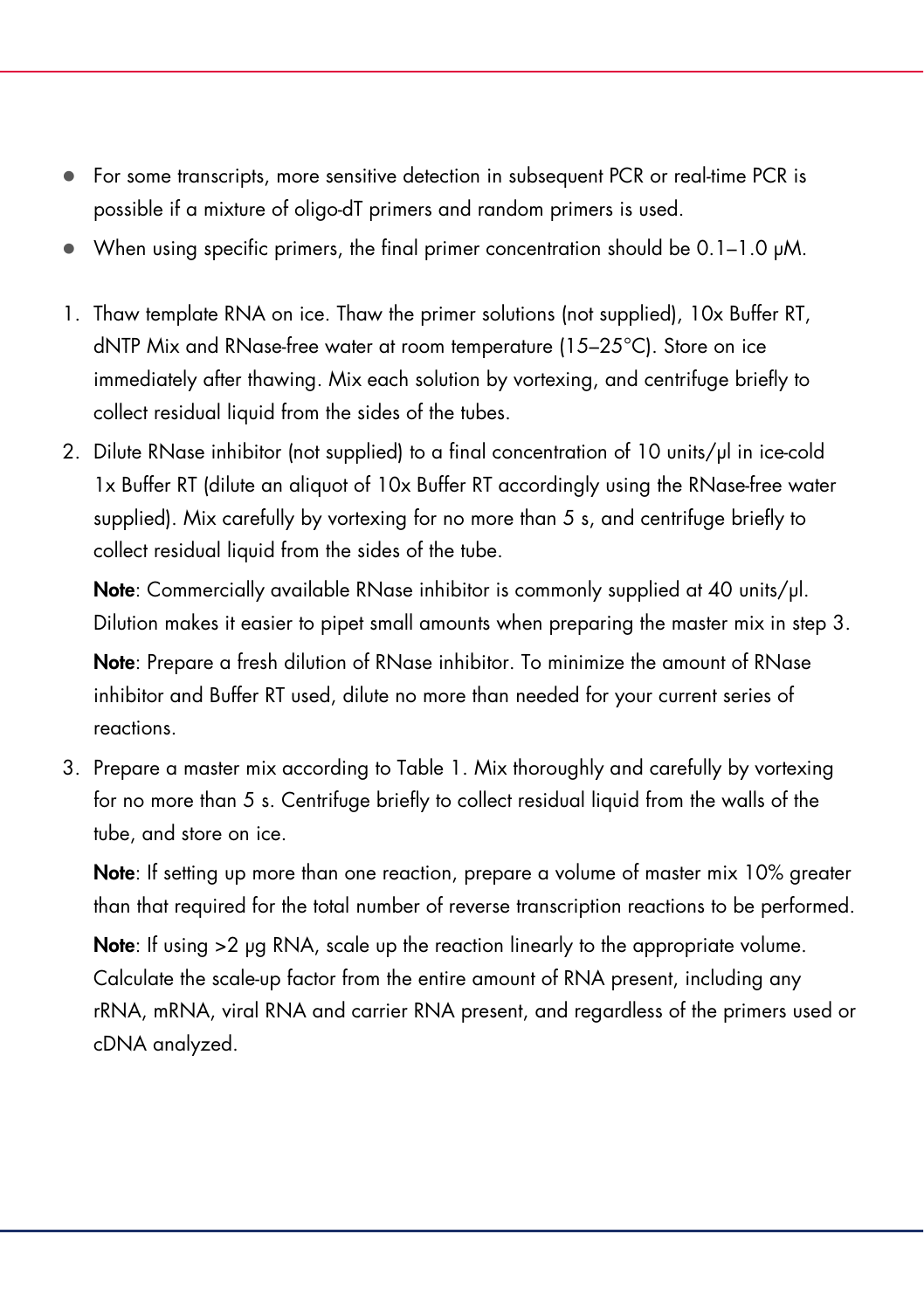Table 1. Reverse-transcription reaction components

| Component                                    | Volume/reaction |
|----------------------------------------------|-----------------|
| Master mix                                   |                 |
| 10x Buffer RT                                | $2 \mu$         |
| dNTP Mix (5 mM each dNTP)                    | $2 \mu$         |
| Oligo dT primer (10 µM)*                     | $2 \mu$         |
| RNase inhibitor (10 units/µl) <sup>t</sup>   | $1 \mu$         |
| <b>Omniscript Reverse Transcriptase</b>      | $1 \mu$         |
| <b>RNase-free water</b>                      | Variable        |
| Template RNA (50 ng-2 $\mu$ g <sup>‡</sup> ) | Variable        |
| (added at step 5)                            |                 |
| <b>Total reaction volume</b>                 | $20 \mu$        |

\* Not provided. If using specific primers, the final primer concentration should be 0.1–1.0 µM. If using random primers, we recommend a primer length of 9 nucleotides and a final concentration of 10 µM.

† Not provided.

‡ This amount corresponds to the entire amount of RNA present, including any rRNA, mRNA, viral RNA and carrier RNA present, and regardless of the primers used or cDNA analyzed.

- 4. If setting up more than one reverse-transcription reaction, distribute the appropriate volume of master mix into individual reaction tubes. Keep tubes on ice.
- 5. Add template RNA to the individual tubes containing the master mix. Mix thoroughly and carefully by vortexing for no more than 5 s. Centrifuge briefly to collect residual liquid from the walls of the tubes.
- 6. Incubate for 60 min at 37°C.
- 7. Place the reverse-transcription reactions on ice and proceed directly with PCR. For longterm storage, store reverse-transcription reactions at –20°C.

Note: When performing real-time PCR, no more than 1/10 of the final PCR volume should derive from the finished reverse-transcription reaction. For example, for a 50 µl PCR assay, use ≤5 µl of the finished reverse-transcription reaction.